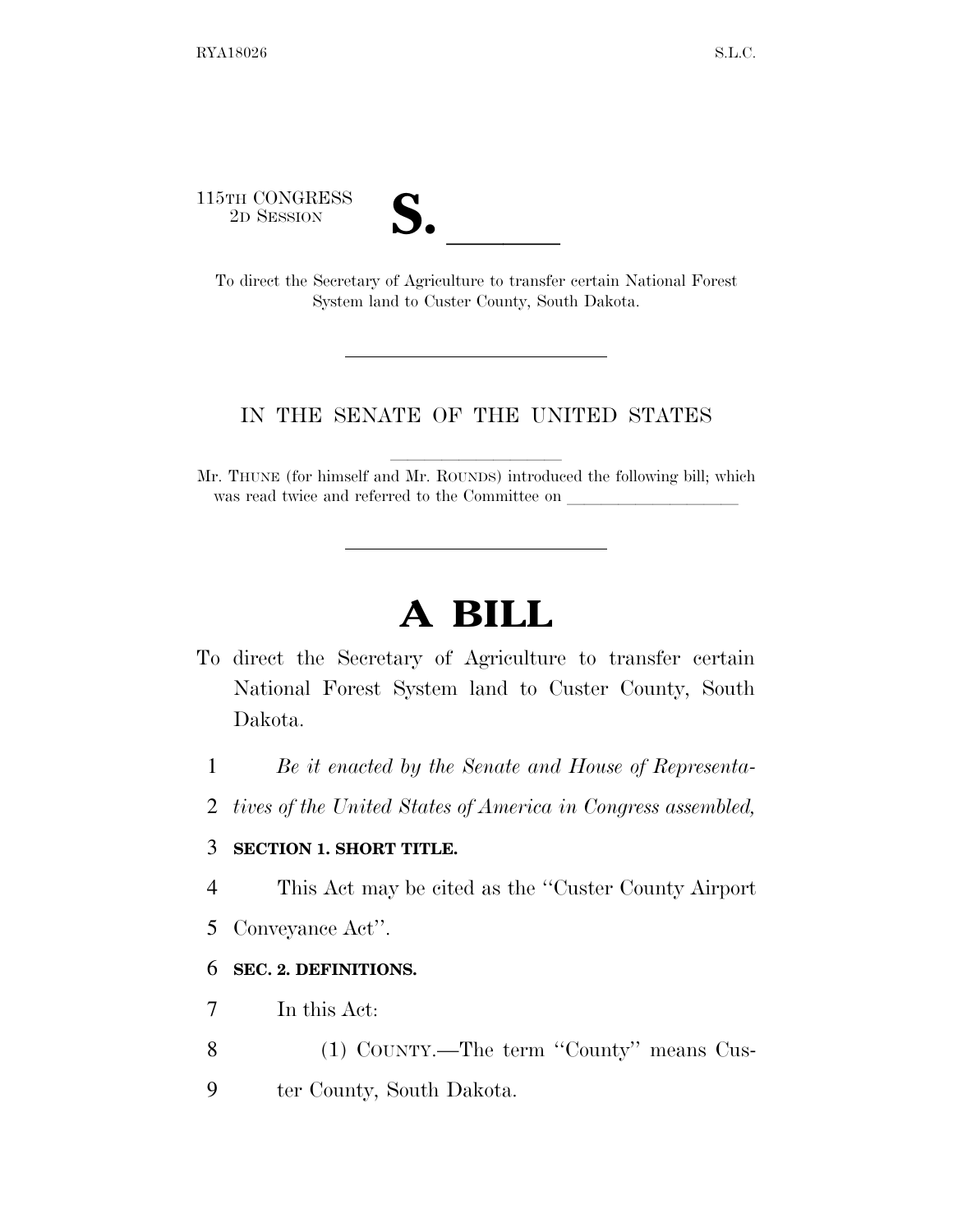(2) FEDERAL LAND.—The term ''Federal land'' means all right, title, and interest of the United States in and to approximately 65.7 acres of Na- tional Forest System land, as generally depicted on the map.

 (3) MAP.—The term ''map'' means the map en- titled ''Custer County Airport Conveyance'' and dated October 19, 2017.

 (4) SECRETARY.—The term ''Secretary'' means the Secretary of Agriculture, acting through the Chief of the Forest Service.

#### **SEC. 3. LAND CONVEYANCE.**

 (a) IN GENERAL.—Subject to the terms and condi- tions described in subsection (b), if the County submits to the Secretary an offer to acquire the Federal land for the market value, as determined by the appraisal under subsection (c), the Secretary shall convey the Federal land to the County.

 (b) TERMS AND CONDITIONS.—The conveyance under subsection (a) shall be—

- 21 (1) subject to valid existing rights;
- (2) made by quitclaim deed; and

 (3) subject to any other terms and conditions as the Secretary considers appropriate to protect the interests of the United States.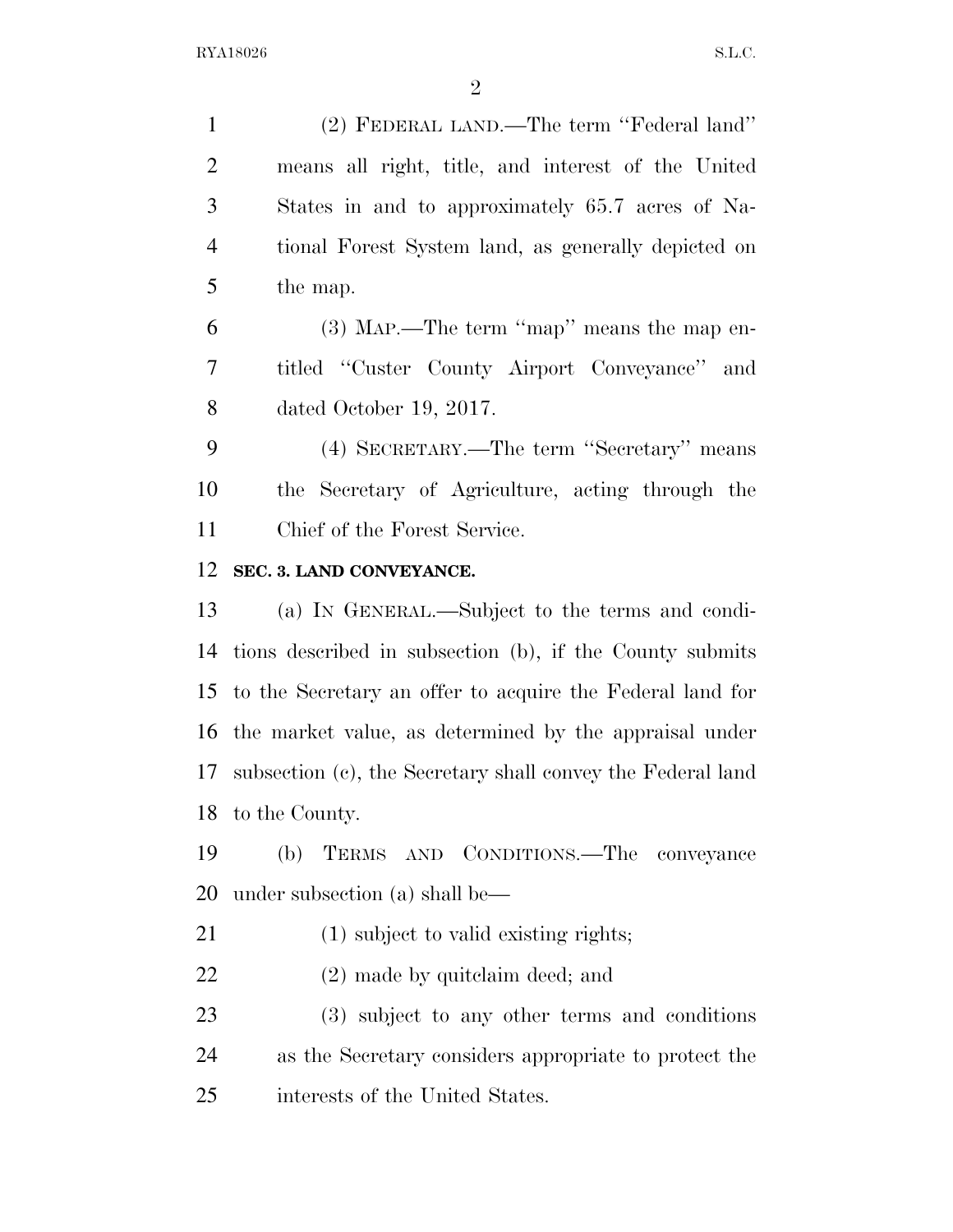| $\mathbf{1}$   | (c) APPRAISAL.—                                            |
|----------------|------------------------------------------------------------|
| 2              | $(1)$ In GENERAL.—Not later than 60 days after             |
| 3              | the date of enactment of this Act, the Secretary           |
| $\overline{4}$ | shall complete an appraisal to determine the market        |
| 5              | value of the Federal land.                                 |
| 6              | (2) STANDARDS.—The appraisal under para-                   |
| 7              | $graph (1) shall be conducted in accordance with—$         |
| 8              | (A) the Uniform Appraisal Standards for                    |
| 9              | Federal Land Acquisitions; and                             |
| 10             | (B) the Uniform Standards of Professional                  |
| 11             | Appraisal Practice.                                        |
| 12             | (d) $MAP$ —                                                |
| 13             | (1) AVAILABILITY OF MAP.—The map shall be                  |
| 14             | kept on file and available for public inspection in the    |
| 15             | appropriate office of the Forest Service.                  |
| 16             | (2) CORRECTION OF ERRORS.—The Secretary                    |
| 17             | may correct any errors in the map.                         |
| 18             | (e) CONSIDERATION.—As consideration for the con-           |
| 19             | veyance under subsection (a), the County shall pay to the  |
| 20             | Secretary an amount equal to the market value of the Fed-  |
| 21             | eral land, as determined by the appraisal under subsection |
| 22             | (e).                                                       |
| 23             | (f) SURVEY.—The exact acreage and legal description        |
| 24             | of the Federal land to be conveyed under subsection (a)    |